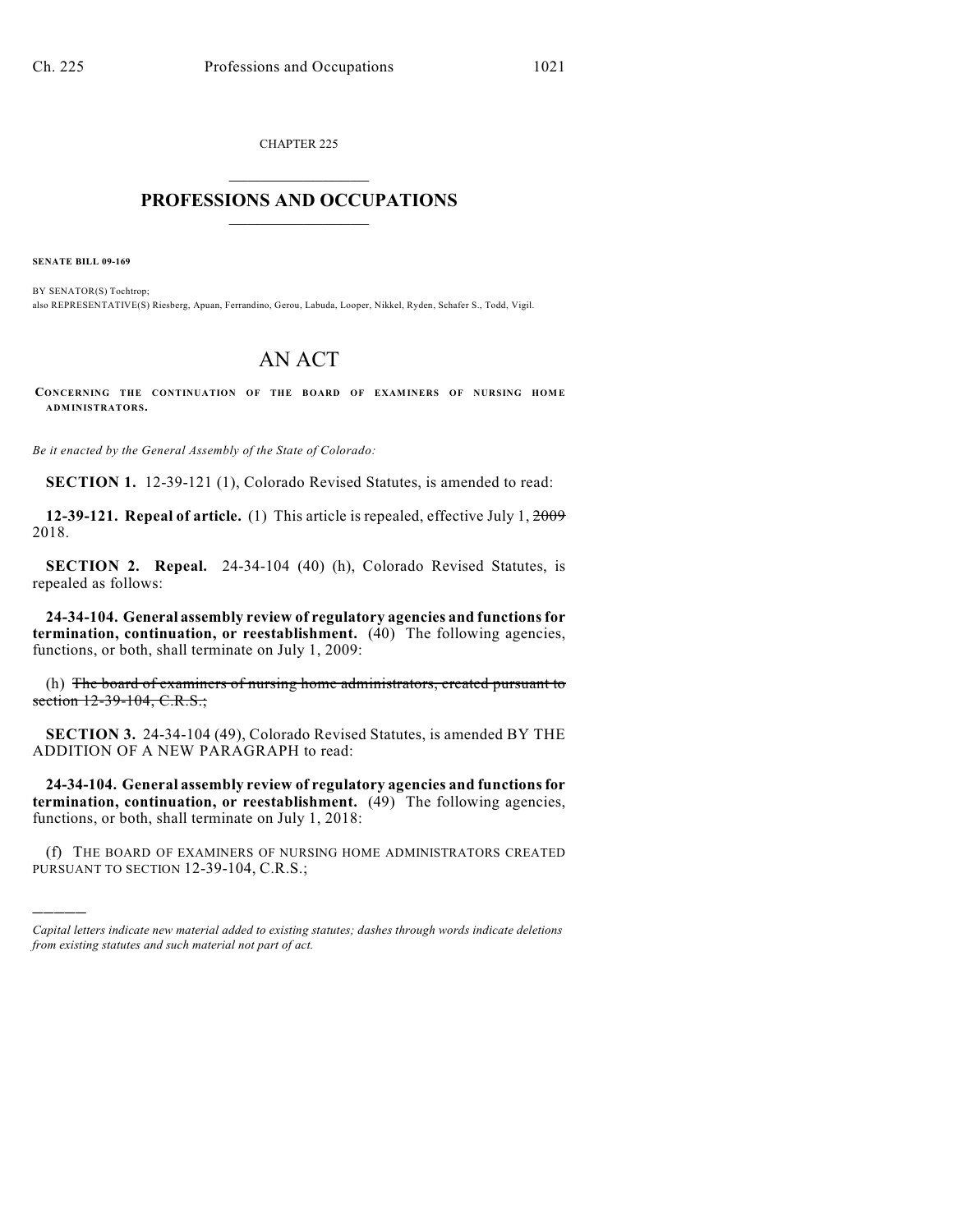**SECTION 4.** The introductory portion to 12-39-104 (1) (a) and 12-39-104 (1) (a) (II), (1) (a) (III), and (5), Colorado Revised Statutes, are amended to read:

**12-39-104. Board of examiners of nursing home administrators - creation subject to termination - repeal.** (1) (a) There is hereby created a board of examiners of nursing home administrators in the division of registrations in the department of regulatory agencies, which board shall be composed of eight members as follows THE FOLLOWING MEMBERS APPOINTED BY THE GOVERNOR:

(II) (A) Two members shall be professionals from the long-term care industry, one of whom shall be a licensed health care professional. and

(B) NOTWITHSTANDING SUB-SUBPARAGRAPH (A) OF THIS SUBPARAGRAPH (II), UPON THE EXPIRATION OF THE TERM OF OFFICE OF THE LONG-TERM CARE PROFESSIONAL MEMBER WHOSE TERM EXPIRES ON JULY 1, 2009, THE BOARD SHALL HAVE ONE MEMBER WHO IS A PROFESSIONAL FROM THE LONG-TERM CARE INDUSTRY.

(C) NOTWITHSTANDING SUB-SUBPARAGRAPH (A) OF THIS SUBPARAGRAPH (II), UPON THE EXPIRATION OF THE TERM OF OFFICE OF THE LONG-TERM CARE PROFESSIONAL MEMBER WHOSE TERM EXPIRES ON JULY 1, 2011, THE BOARD SHALL NOT HAVE ANY MEMBERS WHO ARE PROFESSIONALS FROM THE LONG-TERM CARE INDUSTRY.

(D) THIS SUBPARAGRAPH (II) IS REPEALED, EFFECTIVE JULY 1, 2011.

(III) Three members shall be representative of the public at large; EXCEPT THAT UPON THE EXPIRATION OF THE TERM OF OFFICE OF THE ONE MEMBER OF THE BOARD REPRESENTING THE PUBLIC WHOSE TERM EXPIRES ON JULY 1, 2011, THE BOARD SHALL CONSIST OF TWO MEMBERS REPRESENTATIVE OF THE PUBLIC AT LARGE.

(5) The director of the division of registrations in the department of regulatory agencies may appoint, subject to section 13 of article XII of the state constitution, a program administrator DIRECTOR to the board. Such THE program administrator DIRECTOR shall not be a member of the board, but shall have such powers and shall perform such duties as are prescribed by law and the rules and regulations of the board. Additional staff may be appointed by the director of the division of registrations to adequately assist the board and the program administrator DIRECTOR in keeping records and in the performance of their duties. These employees, if any, shall be appointed and serve in accordance with section 13 of article XII of the state constitution.

**SECTION 5.** 12-39-104.5 (1) (c), Colorado Revised Statutes, is amended to read:

**12-39-104.5. Qualifications of board members.** (1) A nursing home administrator shall be qualified to be appointed to the board if such person:

(c) Has been actively engaged as a licensed nursing home administrator in this state for at least five years.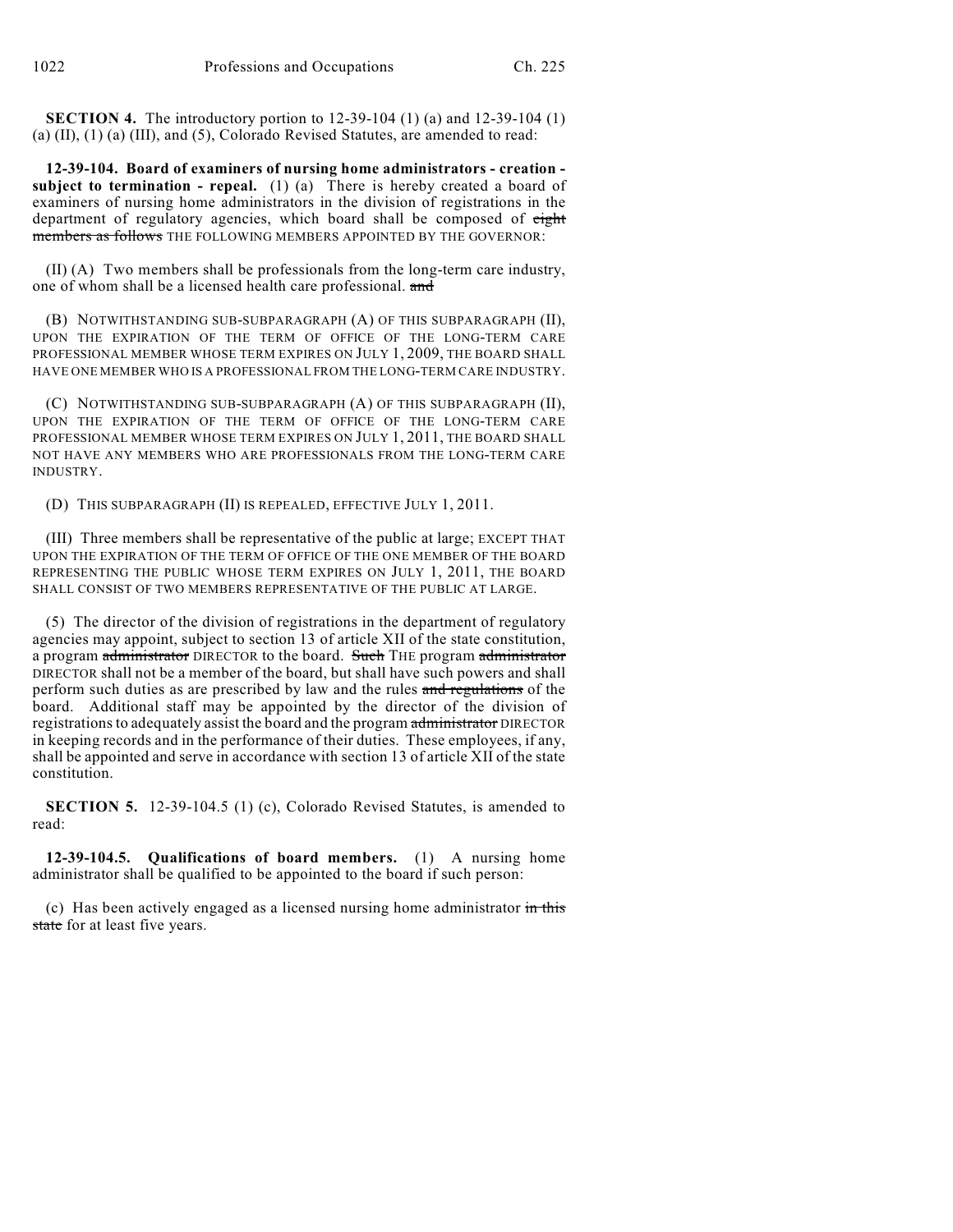**SECTION 6.** 12-39-105 (1) (a) (I) (A), (1) (a) (III), (1) (a) (V), (1) (a) (VI), (1) (b), and (3) (a), Colorado Revised Statutes, are amended to read:

## **12-39-105. Powers and duties of the board - rules.** (1) (a) The board has the following powers and duties:

(I) (A) By no later than July 1, 1994, the board shall TO adopt rules defining standards of nursing home administration, including the responsibilities and duties of nursing home administrators, consistent with this article. Such THE STANDARDS ESTABLISHED IN THE rules must SHALL be met by individuals in order to receive and retain a license and shall be designed to ensure that nursing home administrators are qualified by education and training in the appropriate field to serve as nursing home administrators.

(III) To revoke, suspend, withhold, or refuse to renew any license previously issued by the board, to place on probation a licensee or temporary license holder or ON PROBATION, OR to issue a letter of admonition to a licensee in accordance with section 12-39-111 (3) in any case where the individual holding any such license is determined to have failed to conform to the requirements of the standards provided  $\overline{m}$  DEVELOPED PURSUANT TO subparagraph (I) of this paragraph (a) or the TO HAVE COMMITTED AN ACT THAT CONSTITUTES grounds for discipline AS set forth in section 12-39-111;

(V) To conduct investigations, hold hearings, and take evidence in all matters relating to the exercise and performance of the powers and duties vested in the board and, in connection with any investigation following the filing of a signed complaint, AN INVESTIGATION INITIATED BY THE BOARD, or any hearing, to administer oaths and issue subpoenas compelling the attendance and testimony of witnesses and the production of books, papers, or records relevant to an investigation or hearing;

(VI) To prepare and transmit annually, in the form and manner prescribed by the heads of the principal departments pursuant to the provisions of section 24-1-136, C.R.S., a report accounting to the governor for the efficient discharge of all responsibilities assigned by law to the board.

(b) The board or an administrative law judge shall have the power to administer oaths, take affirmations of witnesses, and issue subpoenas to compel the attendance of witnesses and the production of all relevant papers, books, records, documentary evidence, and materials in any hearing, investigation, accusation, or other matter coming before the board. The board may appoint an administrative law judge pursuant to part 10 of article 30 of title 24, C.R.S., to take evidence and to make findings and report them to the board. The person providing documents shall prepare them from the original record and shall delete from the copy provided pursuant to the subpoena the name of the patient RESIDENT, but shall identify the patient RESIDENT by a numbered code, to be retained by the custodian of the records from which the copies were made. Upon certification of the custodian that the copies are true and complete except for the patient's RESIDENT'S name, they shall be deemed authentic, subject to the right to inspect the originals for the limited purpose of ascertaining the accuracy of the copies. No privilege of confidentiality shall exist with respect to such THE copies, and no liability shall lie against the board, the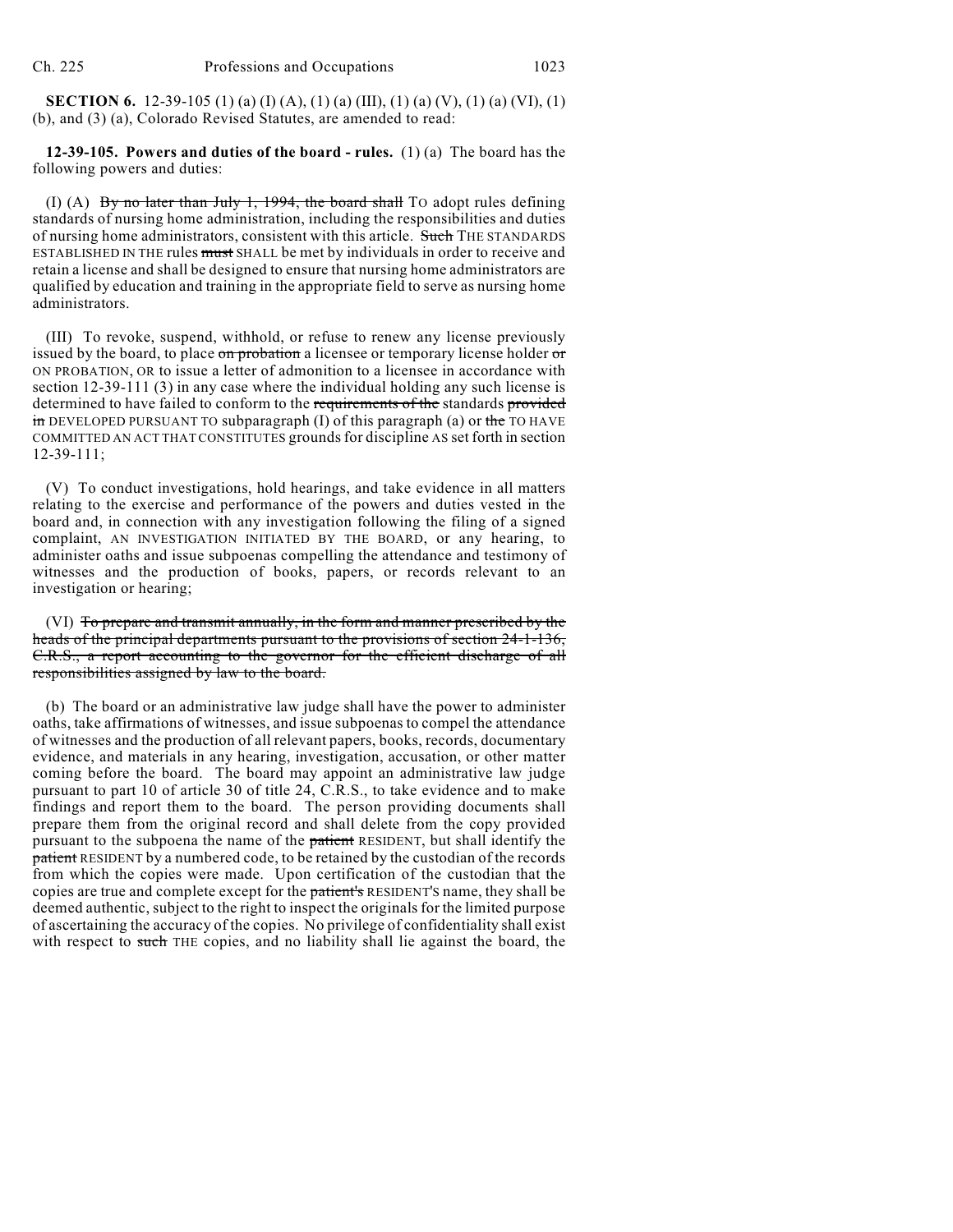custodian, or the custodian's authorized employee for furnishing or using such THE copies in accordance with this subsection (1).

(3) (a)  $\Theta$ n or before July 1, 1994, The board shall develop rules, and regulations, with input from long-term care facility provider associations, the department of public health and environment, the office of the state attorney general, and consumer representatives, concerning factors to be considered in determining performance which THAT fails to meet generally accepted standards for nursing home administrators and whether or not remedial or disciplinary actions are warranted. The board may create an advisory committee to assist the board in developing standards that describe the responsibilities and duties of nursing home administrators.

**SECTION 7.** 12-39-106 (1) (b), (1) (c), and (2), Colorado Revised Statutes, are amended to read:

**12-39-106. Qualifications for admission to examination.** (1) The board shall admit to examination for licensure as a nursing home administrator any applicant who pays a fee as determined by the board, who submits evidence of suitability prescribed by the board, who is twenty-one years of age or older, and who provides written documentation that the applicant meets one of the following requirements:

(b) The applicant has successfully completed a bachelor's degree in business administration, public health administration, health administration, or any degree or degrees deemed appropriate by the board; or

(c) The applicant has successfully completed an associate's degree or higher degree in a health care-related field and has a minimum of two years experience in supervision or administration in a nursing home or hospital. For the purposes of this section, a registered nurse who is a graduate of a three-year diploma program shall be considered to have met the associate degree requirement.

(2) Failure IF THE APPLICANT FAILS to provide  $a$  written statement EVIDENCE SATISFACTORY TO THE BOARD that the applicant meets the requirements of subsection (1) of this section, will make the applicant ineligible for admittance SHALL NOT BE ADMITTED to TAKE the licensing examination, and the applicant shall not be entitled to or be granted a license as a nursing home administrator.

**SECTION 8.** 12-39-107 (2), (4), and (6), Colorado Revised Statutes, are amended to read:

**12-39-107. Administrator-in-training.** (2) The administrator-in-training shall submit bi-monthly progress reports on forms provided by the board.

(4) The board shall, through rules and regulations BY RULE, establish a monitoring mechanism that will provide oversight of the administrator-in-training program, INCLUDING A REQUIREMENT THAT AN ADMINISTRATOR-IN-TRAINING SUBMIT PERIODIC PROGRESS REPORTS TO THE BOARD.

(6) The board may waive any portion required by subsection (1) of this section if it finds that the applicant has prior experience or training sufficient to satisfy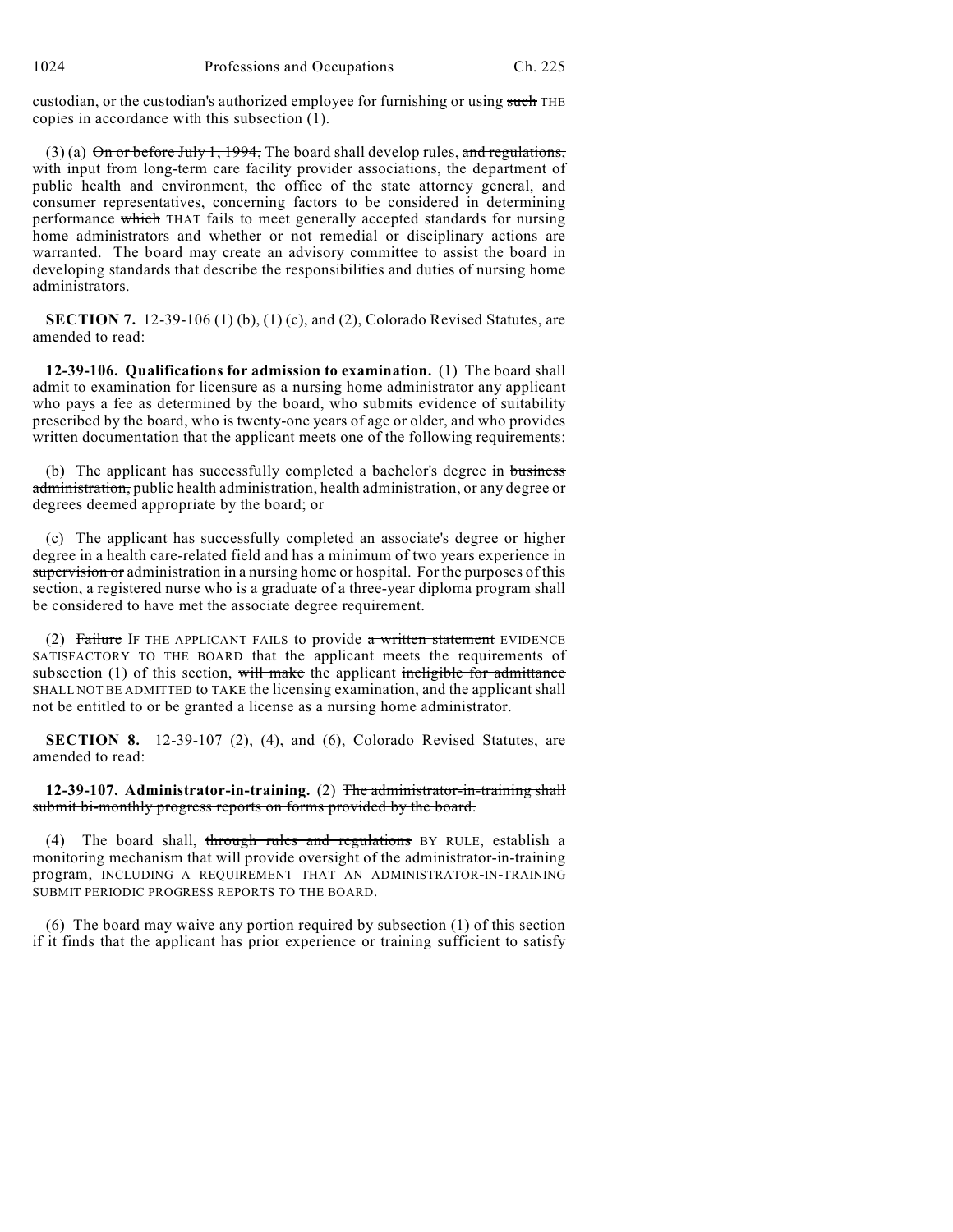requirements established by rule or regulation of the board.

**SECTION 9. Repeal.** 12-39-108 (2), Colorado Revised Statutes, is repealed as follows:

**12-39-108. Licenses.** (2) Any person holding a valid license as a nursing home administrator prior to July 1, 1993, shall be licensed under the provisions of this article without further application by said person.

**SECTION 10.** 12-39-111 (1) (f), (1) (h), and (1) (i), Colorado Revised Statutes, are amended to read:

**12-39-111. Grounds for discipline.** (1) The board has the power to revoke, suspend, withhold, or refuse to renew any license, to place on probation a licensee or temporary license holder, or to issue a letter of admonition to a licensee in accordance with the procedures set forth in subsection (3) of this section, upon proof that such person:

(f) Has falsified or made incorrect entries or failed to make essential entries on patient RESIDENT records;

(h) Has a physical or mental disability which THAT renders the licensee unable to practice nursing home administration with reasonable skill and safety to the patients RESIDENTS and which THAT may endanger the health or safety of persons under such THE licensee's care;

(i) Has violated the confidentiality of information or knowledge as prescribed by law concerning any patient RESIDENT;

**SECTION 11.** 12-39-113 (1) and (2), Colorado Revised Statutes, are amended to read:

**12-39-113. Mental and physical examination of licensees.** (1) (a) If the board has reasonable grounds to believe that a licensee or temporary license holder is unable to practice with reasonable skill and safety to patients RESIDENTS because of a condition described in section 12-39-111 (1) (g) or (1) (h), it may require such THE person to submit to a mental or physical examination by a physician OR OTHER LICENSED HEALTH CARE PROFESSIONAL it designates. Upon the failure of such THE person to submit to such THE mental or physical examination, unless due to circumstances beyond such THE person's control, the board may suspend such THE person's license until such time as such THE person submits to the required examinations.

(b) Every licensee or temporary license holder by engaging in the practice of nursing home administration in this state or by applying for the renewal of a license or temporary license shall be deemed to have given consent to submit to a mental or physical examination when so directed in writing by the board. The direction to submit to such an examination shall contain the basis of the board's reasonable grounds to believe that the licensee is unable to practice with reasonable skill and safety to patients RESIDENTS because of a condition described in section 12-39-111 (1) (g) or (1) (h). The licensee shall be deemed to have waived all objections to the